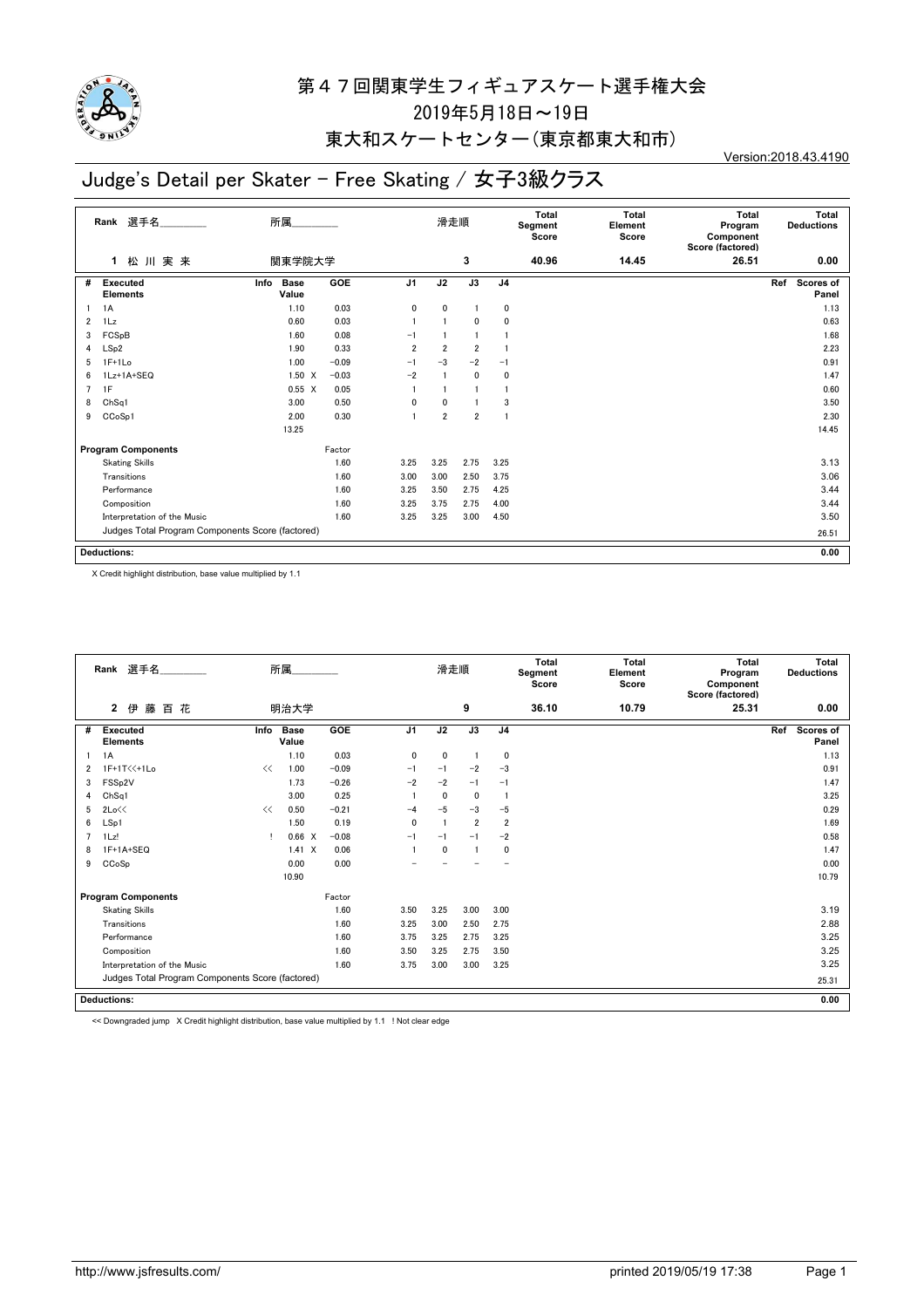

### 東大和スケートセンター(東京都東大和市)

## Judge's Detail per Skater - Free Skating / 女子3級クラス

Version:2018.43.4190

|                | 選手名<br>Rank                                      |                               | 所属                   |            |                | 滑走順          |                |                | <b>Total</b><br>Segment<br>Score | <b>Total</b><br>Element<br>Score | <b>Total</b><br>Program<br>Component<br>Score (factored) | Total<br><b>Deductions</b> |
|----------------|--------------------------------------------------|-------------------------------|----------------------|------------|----------------|--------------|----------------|----------------|----------------------------------|----------------------------------|----------------------------------------------------------|----------------------------|
|                | 小泉<br>咲<br>3                                     |                               | 立教大学                 |            |                |              | 5              |                | 35.14                            | 11.42                            | 23.72                                                    | 0.00                       |
| #              | <b>Executed</b><br><b>Elements</b>               | Info                          | <b>Base</b><br>Value | <b>GOE</b> | J <sub>1</sub> | J2           | J3             | J <sub>4</sub> |                                  |                                  |                                                          | Scores of<br>Ref<br>Panel  |
|                | 2S                                               |                               | 1.30                 | 0.23       |                | 3            | $\overline{2}$ | $\overline{1}$ |                                  |                                  |                                                          | 1.53                       |
| 2              | LSpB                                             |                               | 1.20                 | 0.03       | 0              | 0            |                | 0              |                                  |                                  |                                                          | 1.23                       |
| 3              | A                                                |                               | 0.00                 | 0.00       |                |              |                |                |                                  |                                  |                                                          | 0.00                       |
| 4              | FSSp1                                            |                               | 2.00                 | $-0.20$    | $-2$           | $-3$         |                | 0              |                                  |                                  |                                                          | 1.80                       |
| 5              | 1F                                               |                               | 0.50                 | $-0.08$    | $-1$           | $-2$         | $-1$           | $-2$           |                                  |                                  |                                                          | 0.42                       |
| 6              | 1Lz!+1Lo                                         |                               | 1.21<br>$\mathsf{X}$ | $-0.05$    | 0              | $-1$         | $-1$           | $-1$           |                                  |                                  |                                                          | 1.16                       |
| $\overline{7}$ | Ch <sub>Sq1</sub>                                |                               | 3.00                 | 0.38       |                | $\mathbf{0}$ | $\mathbf{1}$   | -1             |                                  |                                  |                                                          | 3.38                       |
| 8              | 1A+1Eu<+1S                                       | $\overline{\left( \right. }%$ | 2.07 X               | $-0.17$    | $-2$           | $-1$         | $-2$           | $-1$           |                                  |                                  |                                                          | 1.90                       |
| 9              | CCoSp                                            |                               | 0.00                 | 0.00       |                |              |                |                |                                  |                                  |                                                          | 0.00                       |
|                |                                                  |                               | 11.28                |            |                |              |                |                |                                  |                                  |                                                          | 11.42                      |
|                | <b>Program Components</b>                        |                               |                      | Factor     |                |              |                |                |                                  |                                  |                                                          |                            |
|                | <b>Skating Skills</b>                            |                               |                      | 1.60       | 3.50           | 3.25         | 3.00           | 2.75           |                                  |                                  |                                                          | 3.13                       |
|                | Transitions                                      |                               |                      | 1.60       | 3.25           | 2.75         | 2.50           | 2.50           |                                  |                                  |                                                          | 2.75                       |
|                | Performance                                      |                               |                      | 1.60       | 3.50           | 3.00         | 2.50           | 2.50           |                                  |                                  |                                                          | 2.88                       |
|                | Composition                                      |                               |                      | 1.60       | 3.25           | 3.00         | 2.75           | 3.00           |                                  |                                  |                                                          | 3.00                       |
|                | Interpretation of the Music                      |                               |                      | 1.60       | 3.50           | 3.25         | 2.75           | 2.75           |                                  |                                  |                                                          | 3.06                       |
|                | Judges Total Program Components Score (factored) |                               |                      |            |                |              |                |                |                                  |                                  |                                                          |                            |
|                |                                                  |                               |                      |            |                |              |                |                |                                  |                                  |                                                          | 23.72                      |
|                | <b>Deductions:</b>                               |                               |                      |            |                |              |                |                |                                  |                                  |                                                          | 0.00                       |
|                |                                                  |                               |                      |            |                |              |                |                |                                  |                                  |                                                          |                            |

< Under-rotated jump X Credit highlight distribution, base value multiplied by 1.1 ! Not clear edge

|   | Rank 選手名                                         | 所属                           |         |                | 滑走順          |                |                | <b>Total</b><br>Segment<br>Score | <b>Total</b><br>Element<br>Score | Total<br>Program<br>Component<br>Score (factored) | Total<br><b>Deductions</b> |
|---|--------------------------------------------------|------------------------------|---------|----------------|--------------|----------------|----------------|----------------------------------|----------------------------------|---------------------------------------------------|----------------------------|
|   | 原<br>枝里佳<br>4                                    | 立教大学                         |         |                |              | 12             |                | 34.34                            | 11.94                            | 22.40                                             | 0.00                       |
| # | <b>Executed</b><br><b>Elements</b>               | Info<br><b>Base</b><br>Value | GOE     | J <sub>1</sub> | J2           | J3             | J <sub>4</sub> |                                  |                                  |                                                   | Ref<br>Scores of<br>Panel  |
|   | 1A                                               | 1.10                         | 0.11    |                |              |                |                |                                  |                                  |                                                   | 1.21                       |
| 2 | 2S                                               | 1.30                         | 0.07    | $\mathbf{0}$   | $\mathbf{0}$ |                |                |                                  |                                  |                                                   | 1.37                       |
| 3 | LSpB                                             | 1.20                         | $-0.03$ | $-2$           |              | $\mathbf{0}$   | $\mathbf 0$    |                                  |                                  |                                                   | 1.17                       |
| 4 | FSSpB                                            | 1.70                         | $-0.04$ | $-2$           | $\mathbf{0}$ | $\overline{1}$ | $\Omega$       |                                  |                                  |                                                   | 1.66                       |
| 5 | 1S                                               | 0.40                         | $-0.01$ | 0              | $-1$         | $\mathbf{0}$   | 0              |                                  |                                  |                                                   | 0.39                       |
| 6 | 1F+1A+SEQ                                        | $1.41 \times$                | 0.03    | 0              | 0            |                | 0              |                                  |                                  |                                                   | 1.44                       |
| 7 | ChSq1                                            | 3.00                         | 0.13    | $\mathbf{0}$   | $\mathbf{0}$ |                | $\mathbf 0$    |                                  |                                  |                                                   | 3.13                       |
| 8 | 1Lz!+1T+1Lo                                      | $1.65 \quad X$               | $-0.08$ | $-1$           | $-1$         | $-1$           | $-2$           |                                  |                                  |                                                   | 1.57                       |
| 9 | CCoSp                                            | 0.00                         | 0.00    |                |              |                |                |                                  |                                  |                                                   | 0.00                       |
|   |                                                  | 11.76                        |         |                |              |                |                |                                  |                                  |                                                   | 11.94                      |
|   | <b>Program Components</b>                        |                              | Factor  |                |              |                |                |                                  |                                  |                                                   |                            |
|   | <b>Skating Skills</b>                            |                              | 1.60    | 3.25           | 3.00         | 2.75           | 3.00           |                                  |                                  |                                                   | 3.00                       |
|   | Transitions                                      |                              | 1.60    | 3.00           | 2.50         | 2.25           | 2.50           |                                  |                                  |                                                   | 2.56                       |
|   | Performance                                      |                              | 1.60    | 3.00           | 2.75         | 2.50           | 3.00           |                                  |                                  |                                                   | 2.81                       |
|   | Composition                                      |                              | 1.60    | 3.00           | 2.50         | 2.50           | 3.25           |                                  |                                  |                                                   | 2.81                       |
|   | Interpretation of the Music                      |                              | 1.60    | 3.00           | 2.75         | 2.75           | 2.75           |                                  |                                  |                                                   | 2.81                       |
|   | Judges Total Program Components Score (factored) |                              |         |                |              |                |                |                                  |                                  |                                                   | 22.40                      |
|   | <b>Deductions:</b>                               |                              |         |                |              |                |                |                                  |                                  |                                                   | 0.00                       |

X Credit highlight distribution, base value multiplied by 1.1 ! Not clear edge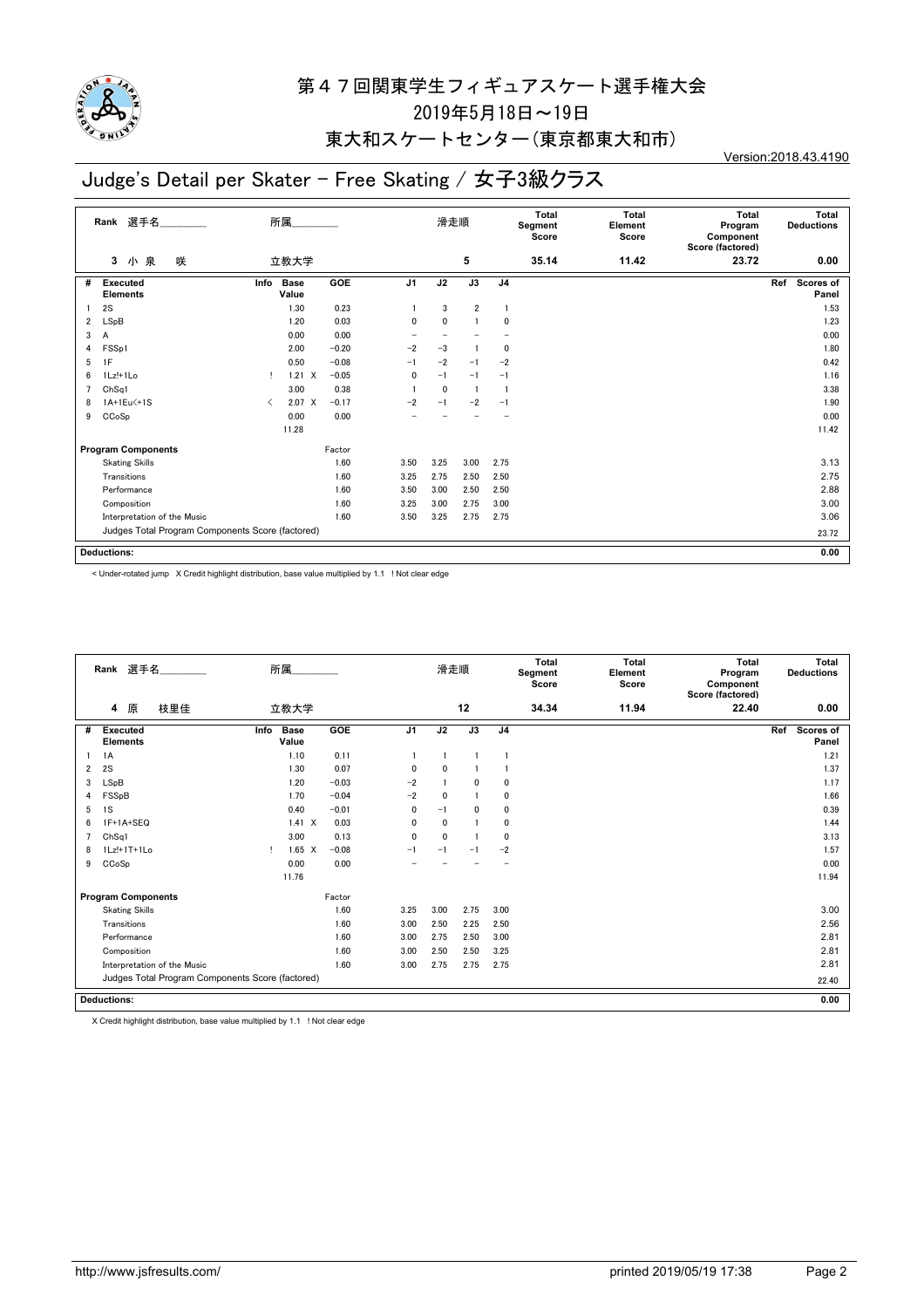

## 東大和スケートセンター(東京都東大和市)

## Judge's Detail per Skater - Free Skating / 女子3級クラス

Version:2018.43.4190

|    | 選手名<br>Rank                                      | 所属                             |         |                | 滑走順          |                          |                | Total<br>Segment<br>Score | <b>Total</b><br>Element<br>Score | <b>Total</b><br>Program<br>Component<br>Score (factored) | <b>Total</b><br><b>Deductions</b> |
|----|--------------------------------------------------|--------------------------------|---------|----------------|--------------|--------------------------|----------------|---------------------------|----------------------------------|----------------------------------------------------------|-----------------------------------|
|    | 清水莉奈<br>5                                        | 芝浦工業大学                         |         |                |              | $\overline{\phantom{a}}$ |                | 31.27                     | 11.55                            | 19.72                                                    | 0.00                              |
| #  | <b>Executed</b><br><b>Elements</b>               | <b>Base</b><br>Info<br>Value   | GOE     | J <sub>1</sub> | J2           | J3                       | J <sub>4</sub> |                           |                                  |                                                          | Scores of<br>Ref<br>Panel         |
| -1 | 1A                                               | 1.10                           | 0.03    |                | $\mathbf{0}$ | $\mathbf{0}$             | 0              |                           |                                  |                                                          | 1.13                              |
| 2  | 1Lo                                              | 0.50                           | 0.04    |                |              | 0                        |                |                           |                                  |                                                          | 0.54                              |
| 3  | $1F+1Lo$                                         | 1.00                           | 0.00    | 0              | 0            | $\mathbf 0$              | 0              |                           |                                  |                                                          | 1.00                              |
| 4  | CoSp1V                                           | 1.28                           | $-0.10$ | 0              | $\mathbf{0}$ | $-2$                     | $-1$           |                           |                                  |                                                          | 1.18                              |
| 5  | FSSpB                                            | 1.70                           | $-0.43$ | $-2$           | $-2$         | $-3$                     | $-3$           |                           |                                  |                                                          | 1.27                              |
| 6  | 1Lze                                             | $0.50 \quad X$<br>$\mathbf{e}$ | $-0.13$ | $-2$           | $-2$         | $-4$                     | $-3$           |                           |                                  |                                                          | 0.37                              |
| 7  | ChSa1                                            | 3.00                           | 0.38    |                |              | 0                        |                |                           |                                  |                                                          | 3.38                              |
| 8  | $1F+1Lo+1T$                                      | $1.54 \times$                  | 0.00    | 0              | $\Omega$     | 0                        | 0              |                           |                                  |                                                          | 1.54                              |
| 9  | LSpB                                             | 1.20                           | $-0.06$ | 0              | $-1$         | $-1$                     | $\mathbf 0$    |                           |                                  |                                                          | 1.14                              |
|    |                                                  | 11.82                          |         |                |              |                          |                |                           |                                  |                                                          | 11.55                             |
|    | <b>Program Components</b>                        |                                | Factor  |                |              |                          |                |                           |                                  |                                                          |                                   |
|    | <b>Skating Skills</b>                            |                                | 1.60    | 3.00           | 2.50         | 2.50                     | 2.50           |                           |                                  |                                                          | 2.63                              |
|    | Transitions                                      |                                | 1.60    | 2.75           | 2.00         | 2.00                     | 2.25           |                           |                                  |                                                          | 2.25                              |
|    | Performance                                      |                                | 1.60    | 3.00           | 2.25         | 2.25                     | 2.50           |                           |                                  |                                                          | 2.50                              |
|    | Composition                                      |                                | 1.60    | 2.75           | 2.25         | 2.25                     | 2.25           |                           |                                  |                                                          | 2.38                              |
|    | Interpretation of the Music                      |                                | 1.60    | 2.75           | 2.50         | 2.25                     | 2.75           |                           |                                  |                                                          | 2.56                              |
|    | Judges Total Program Components Score (factored) |                                |         |                |              |                          |                |                           |                                  |                                                          | 19.72                             |
|    |                                                  |                                |         |                |              |                          |                |                           |                                  |                                                          |                                   |
|    | <b>Deductions:</b>                               |                                |         |                |              |                          |                |                           |                                  |                                                          | 0.00                              |

X Credit highlight distribution, base value multiplied by 1.1 e Wrong edge

|                | Rank 選手名<br>所属                                   |                               |                |         |                | 滑走順          |              |                | Total<br>Segment<br>Score | Total<br>Element<br>Score | Total<br>Program<br>Component<br>Score (factored) | Total<br><b>Deductions</b> |
|----------------|--------------------------------------------------|-------------------------------|----------------|---------|----------------|--------------|--------------|----------------|---------------------------|---------------------------|---------------------------------------------------|----------------------------|
|                | 雅<br>村<br>6<br>中                                 |                               | 学習院女子大学        |         |                |              | 1            |                | 30.79                     | 11.38                     | 19.41                                             | 0.00                       |
| #              | Executed<br><b>Elements</b>                      | Info                          | Base<br>Value  | GOE     | J <sub>1</sub> | J2           | J3           | J <sub>4</sub> |                           |                           |                                                   | Ref<br>Scores of<br>Panel  |
|                | $1A+1T$                                          |                               | 1.50           | $-0.06$ | $-1$           | $-1$         | $\mathbf 0$  | 0              |                           |                           |                                                   | 1.44                       |
| $\overline{2}$ | 2S<                                              | $\overline{\left( \right. }%$ | 0.98           | $-0.32$ | $-3$           | $-3$         | $-3$         | $-4$           |                           |                           |                                                   | 0.66                       |
| 3              | CCoSpB                                           |                               | 1.70           | $-0.04$ | $-1$           |              | $-1$         | $\mathbf 0$    |                           |                           |                                                   | 1.66                       |
| 4              | 1A                                               |                               | 1.10           | $-0.03$ | $\mathbf{0}$   | $\mathbf{0}$ | $-1$         | $\Omega$       |                           |                           |                                                   | 1.07                       |
| 5              | ChSq1                                            |                               | 3.00           | 0.13    |                | $-1$         | $\mathbf{0}$ |                |                           |                           |                                                   | 3.13                       |
| 6              | 1F+1Lo+1Lo                                       |                               | $1.65 \quad X$ | $-0.01$ | $\mathbf{0}$   | $-1$         | $\mathbf 0$  | 0              |                           |                           |                                                   | 1.64                       |
| 7              | LSpB                                             |                               | 1.20           | $-0.06$ | $-2$           | $\mathbf{0}$ | $\mathbf{0}$ | $\mathbf{0}$   |                           |                           |                                                   | 1.14                       |
| 8              | 1 <sub>Lz</sub>                                  |                               | 0.66 X         | $-0.02$ | $\mathbf{0}$   | $\mathbf{0}$ | $-1$         | 0              |                           |                           |                                                   | 0.64                       |
| 9              | FSSp                                             |                               | 0.00           | 0.00    |                |              |              |                |                           |                           |                                                   | 0.00                       |
|                |                                                  |                               | 11.79          |         |                |              |              |                |                           |                           |                                                   | 11.38                      |
|                | <b>Program Components</b>                        |                               |                | Factor  |                |              |              |                |                           |                           |                                                   |                            |
|                | <b>Skating Skills</b>                            |                               |                | 1.60    | 2.50           | 2.50         | 2.25         | 2.75           |                           |                           |                                                   | 2.50                       |
|                | Transitions                                      |                               |                | 1.60    | 2.25           | 2.00         | 2.50         | 2.50           |                           |                           |                                                   | 2.31                       |
|                | Performance                                      |                               |                | 1.60    | 2.50           | 2.25         | 2.25         | 2.75           |                           |                           |                                                   | 2.44                       |
|                | Composition                                      |                               |                | 1.60    | 2.50           | 2.25         | 2.25         | 3.00           |                           |                           |                                                   | 2.50                       |
|                | Interpretation of the Music                      |                               |                | 1.60    | 2.25           | 2.50         | 2.25         | 2.50           |                           |                           |                                                   | 2.38                       |
|                | Judges Total Program Components Score (factored) |                               |                |         |                |              |              |                |                           |                           |                                                   | 19.41                      |
|                |                                                  |                               |                |         |                |              |              |                |                           |                           |                                                   |                            |
|                | <b>Deductions:</b>                               |                               |                |         |                |              |              |                |                           |                           |                                                   | 0.00                       |

< Under-rotated jump X Credit highlight distribution, base value multiplied by 1.1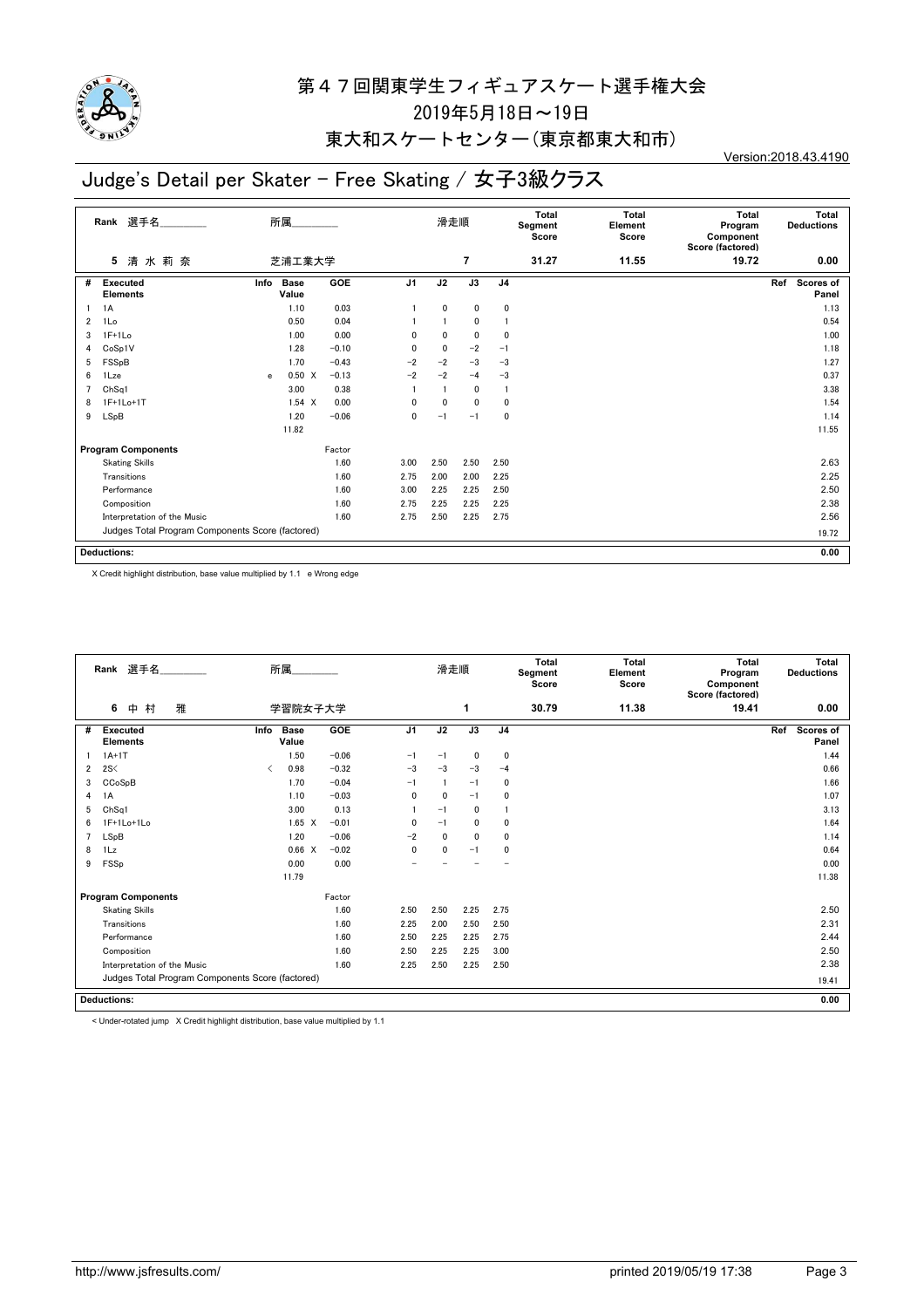

### 東大和スケートセンター(東京都東大和市)

## Judge's Detail per Skater - Free Skating / 女子3級クラス

Version:2018.43.4190

| 17.72 | Total<br><b>Deductions</b><br>Program<br>Component<br>Score (factored) |  |
|-------|------------------------------------------------------------------------|--|
|       | 0.00                                                                   |  |
|       | Scores of<br>Panel                                                     |  |
|       | 0.50                                                                   |  |
|       | 0.81                                                                   |  |
|       | 3.00                                                                   |  |
|       | 0.90                                                                   |  |
|       | 0.00                                                                   |  |
|       | 1.21                                                                   |  |
|       | 0.87                                                                   |  |
|       | 1.36                                                                   |  |
|       | 1.83                                                                   |  |
|       | 10.48                                                                  |  |
|       |                                                                        |  |
|       | 2.38                                                                   |  |
|       | 2.06                                                                   |  |
|       | 2.25                                                                   |  |
|       | 2.13                                                                   |  |
|       | 2.25                                                                   |  |
|       | 17.72                                                                  |  |
|       |                                                                        |  |
|       | 0.00                                                                   |  |
|       | Ref                                                                    |  |

X Credit highlight distribution, base value multiplied by 1.1 ! Not clear edge

|   | Rank 選手名                                         |      | 所属                   |         |                          | 滑走順          |                          |                | Total<br>Segment<br>Score | Total<br>Element<br>Score | Total<br>Program<br>Component<br>Score (factored) | Total<br><b>Deductions</b> |
|---|--------------------------------------------------|------|----------------------|---------|--------------------------|--------------|--------------------------|----------------|---------------------------|---------------------------|---------------------------------------------------|----------------------------|
|   | 髙野<br>8<br>琴 加                                   |      | 東京大学                 |         |                          |              | $\mathbf{2}$             |                | 27.86                     | 7.26                      | 21.10                                             | 0.50                       |
| # | <b>Executed</b><br><b>Elements</b>               | Info | <b>Base</b><br>Value | GOE     | J <sub>1</sub>           | J2           | J3                       | J <sub>4</sub> |                           |                           |                                                   | Scores of<br>Ref<br>Panel  |
|   | 1A                                               |      | 1.10                 | 0.06    | 0                        |              | $\mathbf 0$              | $\overline{1}$ |                           |                           |                                                   | 1.16                       |
| 2 | 2S                                               |      | 1.30                 | $-0.42$ | $-3$                     | $-3$         | $-3$                     | $-4$           |                           |                           |                                                   | 0.88                       |
| 3 | FSSpB                                            |      | 1.70                 | $-0.17$ | $-2$                     | $\mathbf{0}$ | $-1$                     | $-1$           |                           |                           |                                                   | 1.53                       |
| 4 | 1Lo                                              |      | 0.50                 | 0.01    | $\mathbf 0$              |              | $\mathbf 0$              | 0              |                           |                           |                                                   | 0.51                       |
| 5 | LSpB                                             |      | 1.20                 | 0.06    |                          | $\mathbf{0}$ | $\mathbf 0$              |                |                           |                           |                                                   | 1.26                       |
| 6 | 1Lz+1T<<+1Lo                                     | <<   | $1.21 \times$        | $-0.15$ | $-2$                     | $-2$         | $-3$                     | $-3$           |                           |                           |                                                   | 1.06                       |
| 7 | ChSq                                             |      | 0.00                 | 0.00    | $\overline{\phantom{0}}$ |              | $\overline{\phantom{0}}$ |                |                           |                           |                                                   | 0.00                       |
| 8 | 1F+1A+SEQ                                        |      | 1.41<br>X            | $-0.55$ | $-5$                     | -5           | $-5$                     | $-5$           |                           |                           |                                                   | 0.86                       |
| 9 | CCoSp                                            |      | 0.00                 | 0.00    |                          |              |                          |                |                           |                           |                                                   | 0.00                       |
|   |                                                  |      | 8.42                 |         |                          |              |                          |                |                           |                           |                                                   | 7.26                       |
|   | <b>Program Components</b>                        |      |                      | Factor  |                          |              |                          |                |                           |                           |                                                   |                            |
|   | <b>Skating Skills</b>                            |      |                      | 1.60    | 3.00                     | 3.00         | 2.25                     | 2.75           |                           |                           |                                                   | 2.75                       |
|   | Transitions                                      |      |                      | 1.60    | 2.75                     | 2.75         | 2.00                     | 2.75           |                           |                           |                                                   | 2.56                       |
|   | Performance                                      |      |                      | 1.60    | 3.00                     | 2.75         | 2.00                     | 2.50           |                           |                           |                                                   | 2.56                       |
|   | Composition                                      |      |                      | 1.60    | 2.75                     | 3.00         | 2.25                     | 3.00           |                           |                           |                                                   | 2.75                       |
|   | Interpretation of the Music                      |      |                      | 1.60    | 2.75                     | 2.75         | 2.25                     | 2.50           |                           |                           |                                                   | 2.56                       |
|   | Judges Total Program Components Score (factored) |      |                      |         |                          |              |                          |                |                           |                           |                                                   | 21.10                      |
|   | <b>Deductions:</b>                               |      | 転倒: -0.50            |         |                          |              |                          |                |                           |                           |                                                   | $-0.50$                    |

<< Downgraded jump X Credit highlight distribution, base value multiplied by 1.1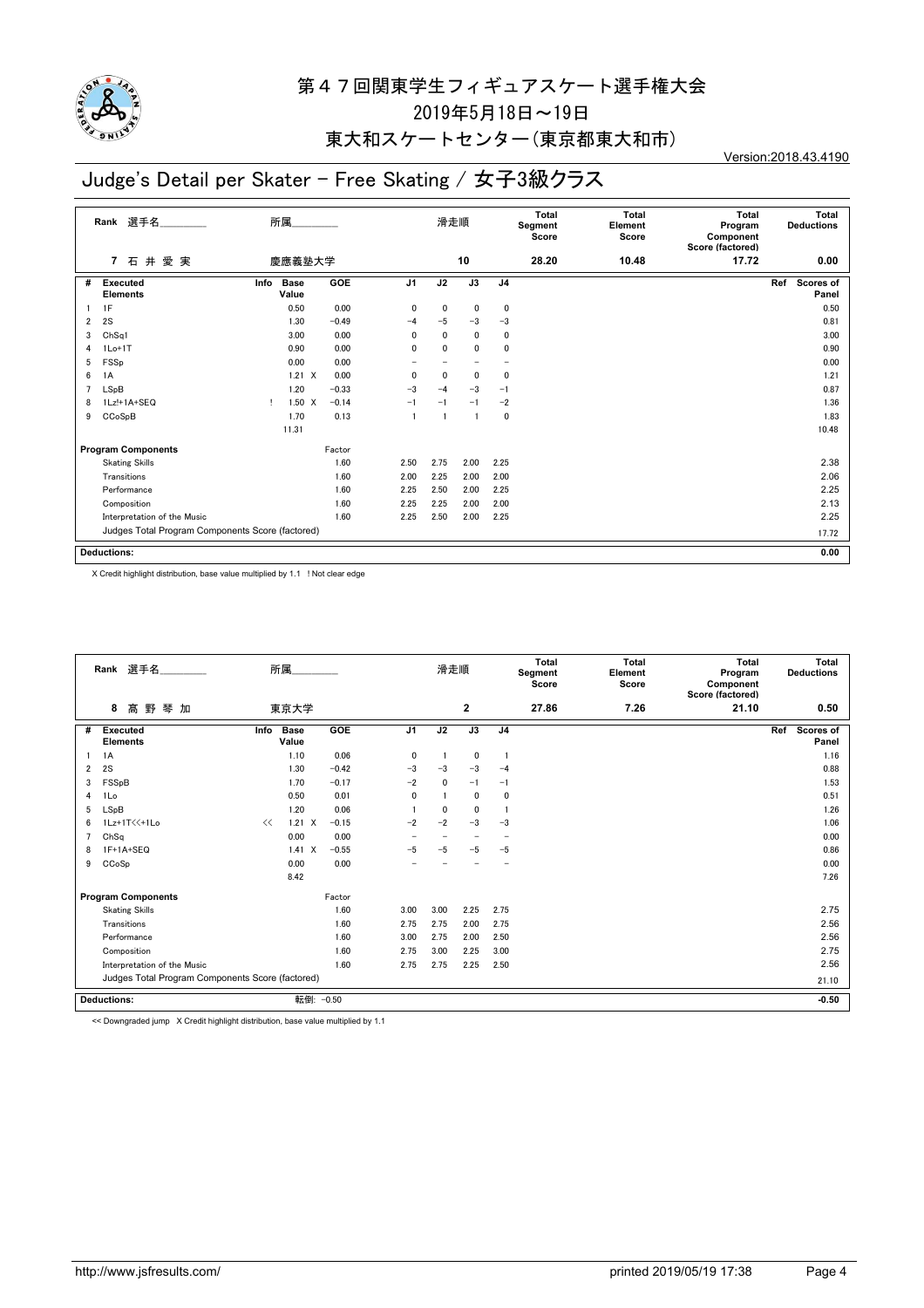

### 東大和スケートセンター(東京都東大和市)

# Judge's Detail per Skater - Free Skating / 女子3級クラス

**9** 中 村 優 里 **Rank** 選手名\_\_\_\_\_\_\_\_\_\_\_\_\_\_ 滑走順 **Total Segment Score Total Element Score Total Program Component Score (factored) Total Deductions** 慶應義塾大学 **4 27.12 9.21 17.91 0.00 Executed Elements** # Executed Info Base GOE J1 J2 J3 J4 Ref Scores of **Panel Info GOE J1 J2 J3 J4 Ref** Program Components **Factor** Judges Total Program Components Score (factored) **Deductions:** 所属\_\_\_\_\_\_\_\_\_\_\_\_\_\_ **0.00** Info Base **Value** 1 1S 0.40 0.00 0 0 0 0 0.40 2 1A 1.10 -0.52 -4 -5 -5 -5 -5 0.58 3 LSpB 1.20 -0.06 0 0 -2 0 1.14 4 ChSq1 3.00 -0.13 0 0 -1 0 2.87  $5$  1A+1T<<  $\ll$  1.10  $-0.36$   $-2$   $-3$   $-4$   $-4$ 6 FSSpBV 1.28 -0.32 -1 -2 -3 -4 0.96 7 1F 0.55 X 0.00 0 0 0 0 0.55 8 1Lz+1T<<  $\ll 0.66$  X  $-0.26$   $-3$   $-5$   $-4$ 9  $CCoSpB$  1.70  $-0.13$  1  $-3$   $-1$  0 **10.99 9.21** Skating Skills 1.60 2.25 2.50 2.00 2.75 2.38 Transitions 1.60 2.00 2.00 1.75 2.50 2.06 Performance 1.60 2.25 2.25 2.00 2.50 2.25 Composition 1.60 2.00 2.25 2.00 2.50 2.19 Interpretation of the Music 2.31 2.31 2.31 2.30 2.40 2.00 2.50 2.00 2.75 **17.91**

<< Downgraded jump X Credit highlight distribution, base value multiplied by 1.1

|                | Rank 選手名<br>所属                                   |      |                      |         |                | 滑走順         |                          |                | <b>Total</b><br>Segment<br>Score | <b>Total</b><br>Element<br>Score | <b>Total</b><br>Program<br>Component<br>Score (factored) | <b>Total</b><br><b>Deductions</b> |
|----------------|--------------------------------------------------|------|----------------------|---------|----------------|-------------|--------------------------|----------------|----------------------------------|----------------------------------|----------------------------------------------------------|-----------------------------------|
|                | 中村聖菜<br>10                                       |      | 慶應義塾大学               |         |                |             | 13                       |                | 25.90                            | 8.99                             | 16.91                                                    | 0.00                              |
| #              | <b>Executed</b><br><b>Elements</b>               | Info | <b>Base</b><br>Value | GOE     | J <sub>1</sub> | J2          | J3                       | J <sub>4</sub> |                                  |                                  |                                                          | Ref<br>Scores of<br>Panel         |
|                | CSpB                                             |      | 1.10                 | 0.00    | $\mathbf 0$    | $\mathbf 0$ | $\mathbf 0$              | $\mathbf 0$    |                                  |                                  |                                                          | 1.10                              |
| $\overline{2}$ | 1A <                                             | <<   | 0.00                 | 0.00    |                |             |                          |                |                                  |                                  |                                                          | 0.00                              |
| 3              | 1Lze                                             | e    | 0.45                 | $-0.13$ | $-2$           | $-2$        | $-3$                     | $-4$           |                                  |                                  |                                                          | 0.32                              |
| 4              | FSSpB                                            |      | 1.70                 | $-0.34$ | $-2$           | $-1$        | $-2$                     | $-3$           |                                  |                                  |                                                          | 1.36                              |
| 5              | 1F+1T+1Lo                                        |      | 1.40                 | 0.00    | 0              | 0           | $\mathbf 0$              | 0              |                                  |                                  |                                                          | 1.40                              |
| 6              | 1A<<                                             | <<   | 0.00 X               | 0.00    |                |             | $\overline{\phantom{0}}$ |                |                                  |                                  |                                                          | 0.00                              |
| 7              | ChSq1                                            |      | 3.00                 | $-0.38$ | $-1$           | $-1$        | $-1$                     | 0              |                                  |                                  |                                                          | 2.62                              |
| 8              | 1Lo+1Lo                                          |      | $1.10 \times$        | 0.00    | 0              | 0           | $\mathbf 0$              | 0              |                                  |                                  |                                                          | 1.10                              |
| 9              | CCoSp1V                                          |      | 1.50                 | $-0.41$ | $-3$           | $-2$        | $-4$                     | $-2$           |                                  |                                  |                                                          | 1.09                              |
|                |                                                  |      | 10.25                |         |                |             |                          |                |                                  |                                  |                                                          | 8.99                              |
|                | <b>Program Components</b>                        |      |                      | Factor  |                |             |                          |                |                                  |                                  |                                                          |                                   |
|                | <b>Skating Skills</b>                            |      |                      | 1.60    | 2.00           | 2.25        | 2.25                     | 2.50           |                                  |                                  |                                                          | 2.25                              |
|                | Transitions                                      |      |                      | 1.60    | 1.75           | 1.75        | 2.00                     | 2.25           |                                  |                                  |                                                          | 1.94                              |
|                | Performance                                      |      |                      | 1.60    | 2.00           | 2.00        | 2.00                     | 2.25           |                                  |                                  |                                                          | 2.06                              |
|                | Composition                                      |      |                      | 1.60    | 2.00           | 1.75        | 2.25                     | 2.50           |                                  |                                  |                                                          | 2.13                              |
|                | Interpretation of the Music                      |      |                      | 1.60    | 2.00           | 2.25        | 2.25                     | 2.25           |                                  |                                  |                                                          | 2.19                              |
|                | Judges Total Program Components Score (factored) |      |                      |         |                |             |                          |                |                                  |                                  |                                                          | 16.91                             |
|                |                                                  |      |                      |         |                |             |                          |                |                                  |                                  |                                                          |                                   |
|                | <b>Deductions:</b>                               |      |                      |         |                |             |                          |                |                                  | 0.00                             |                                                          |                                   |

<< Downgraded jump X Credit highlight distribution, base value multiplied by 1.1 e Wrong edge

Version:2018.43.4190